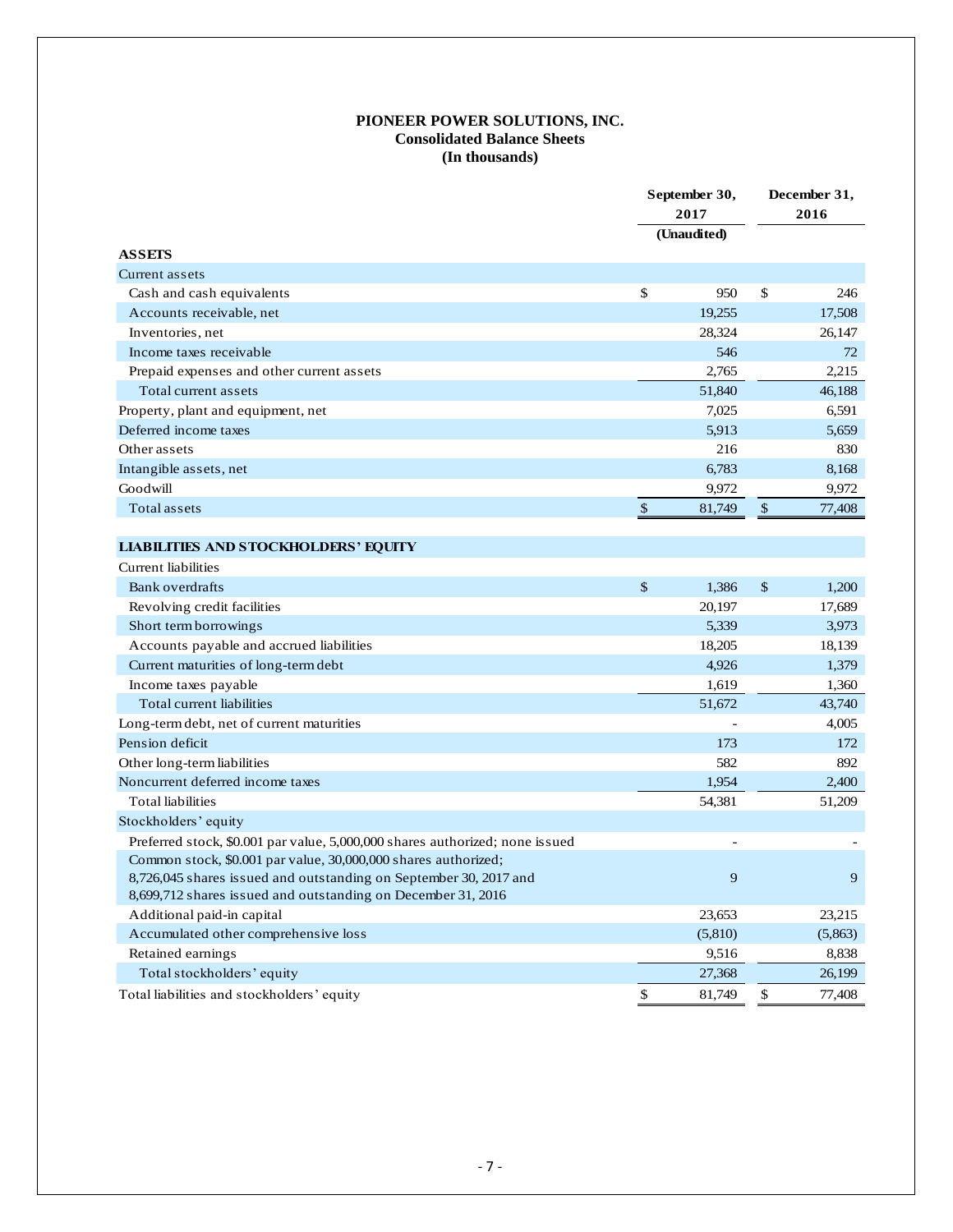## **PIONEER POWER SOLUTIONS, INC. Consolidated Statements of Operations (In thousands, except per share data) (Unaudited)**

|                                             | <b>Three Months Ended</b> | September 30, |        |              | <b>Nine Months Ended</b><br>September 30, |        |
|---------------------------------------------|---------------------------|---------------|--------|--------------|-------------------------------------------|--------|
|                                             | 2017                      |               | 2016   | 2017         |                                           | 2016   |
| Revenues                                    | \$<br>29,794              | \$            | 29,389 | \$<br>87,953 | $\mathbb{S}$                              | 85,889 |
| Cost of goods sold                          |                           |               |        |              |                                           |        |
| Cost of goods sold                          | 23,475                    |               | 22,872 | 69,547       |                                           | 67,248 |
| Restructuring and integration               | 873                       |               |        | 873          |                                           |        |
| Total cost of goods sold                    | 24,348                    |               | 22,872 | 70,420       |                                           | 67,248 |
| Gross profit                                | 5,446                     |               | 6,517  | 17,533       |                                           | 18,641 |
| Operating expenses                          |                           |               |        |              |                                           |        |
| Selling, general and administrative         | 5,041                     |               | 5,338  | 14,455       |                                           | 14,894 |
| Restructuring and integration               |                           |               | 19     | 160          |                                           | 199    |
| Foreign exchange gain                       | (194)                     |               | (52)   | (465)        |                                           | (142)  |
| Total operating expenses                    | 4,847                     |               | 5,305  | 14,150       |                                           | 14,951 |
| Operating Income                            | 599                       |               | 1,212  | 3,383        |                                           | 3,690  |
| Interest expense                            | 588                       |               | 556    | 1,662        |                                           | 1,151  |
| Other expense                               | 245                       |               | 264    | 647          |                                           | 554    |
| (Loss) / income before taxes                | (234)                     |               | 392    | 1,074        |                                           | 1,985  |
| Income tax expense                          | 530                       |               | 70     | 396          |                                           | 900    |
| Net $(\text{loss})$ / income                | \$<br>(764)               |               | 322    | 678          |                                           | 1,085  |
| Net (loss) / income per common share:       |                           |               |        |              |                                           |        |
| Basic                                       | \$<br>(0.09)              |               | 0.04   | 0.08         |                                           | 0.12   |
| Diluted                                     | \$<br>(0.09)              |               | 0.04   | 0.08         |                                           | 0.12   |
| Weighted average common shares outstanding: |                           |               |        |              |                                           |        |
| Basic                                       | 8,725                     |               | 8,700  | 8.713        |                                           | 8,700  |
| Diluted                                     | 8,725                     |               | 8,708  | 8,727        |                                           | 8,708  |
|                                             |                           |               |        |              |                                           |        |